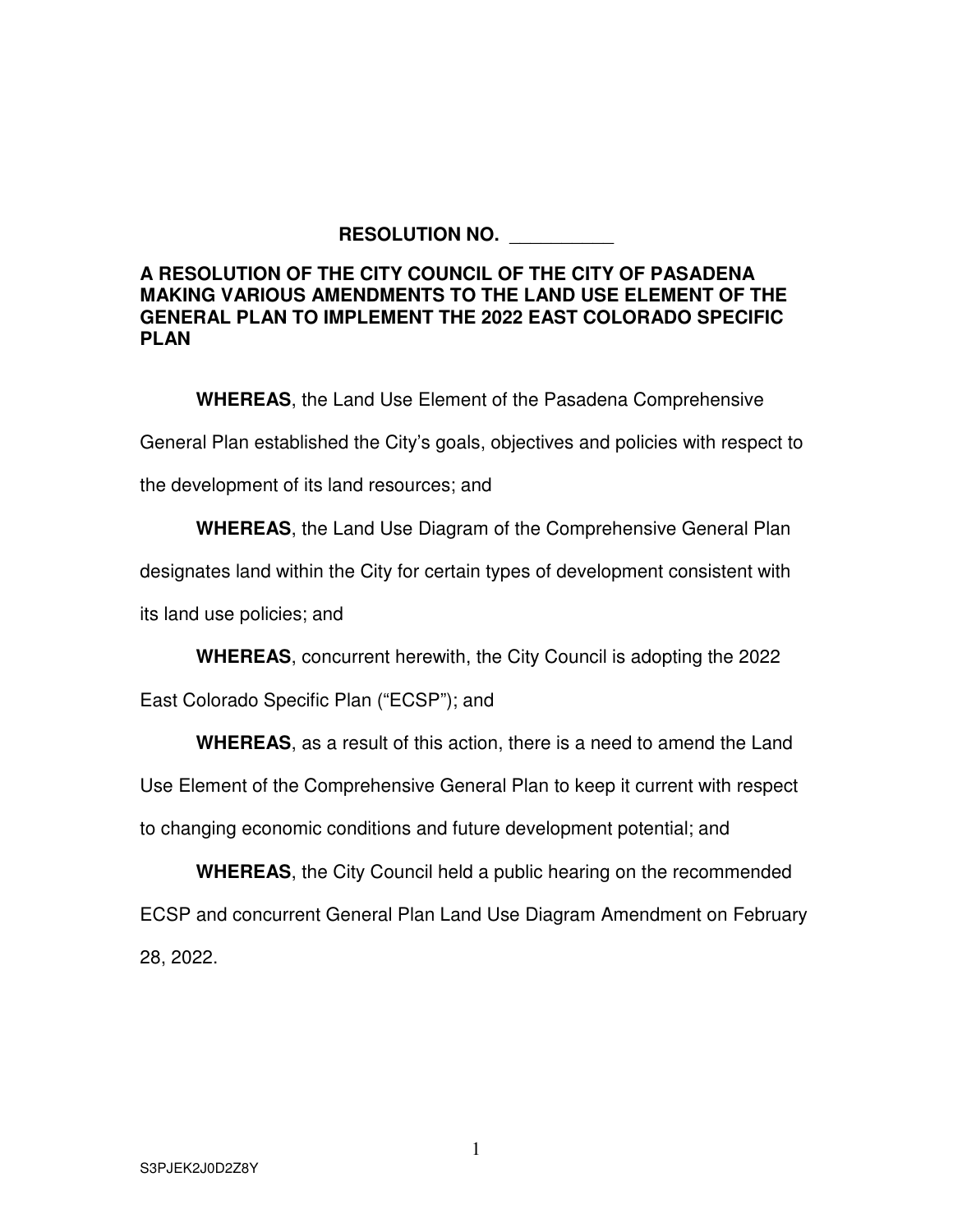**NOW, THEREFORE, BE IT RESOLVED** that the City Council adopts the following amendments to the Land Use Element of the Comprehensive General Plan:

- 1. Change the General Plan Land Use designation from Medium-High Residential  $(0 - 32 \text{ du/ac})$  to Medium Mixed Use  $(0.0 - 2.25 \text{ FAR}, 0 -$ 87 du/ac) for two parcels (APN 5747-006-026 and APN 5747-006-040) at the southeast corner of the ECSP boundary, as shown on Exhibit A attached hereto and incorporated herein by reference.
- 2. Change the General Plan Land Use Designation from Low Commercial  $(0.0 - 1.0$  FAR) to Medium Mixed Use  $(0.0 - 2.25$  FAR,  $0 - 87$  du/ac for three parcels (APN 5737-014-071, APN 5746-017-076 and APN 5746-017-072) at the southeast and southwest corners of the intersection of Walnut Street and Allen Avenue, as shown on Exhibit A attached hereto and incorporated herein by reference.
- 3. Amend the Land Use Diagram to modify the boundaries of the ECSP by removing one property currently zoned ECSP-CG-4 (East Colorado Specific Plan, General Commercial, Route 66 Area) and adding one property currently zoned RM-32 (Multi-Family Residential, City of Gardens),as shown on Exhibit A attached hereto and incorporation herein by reference.